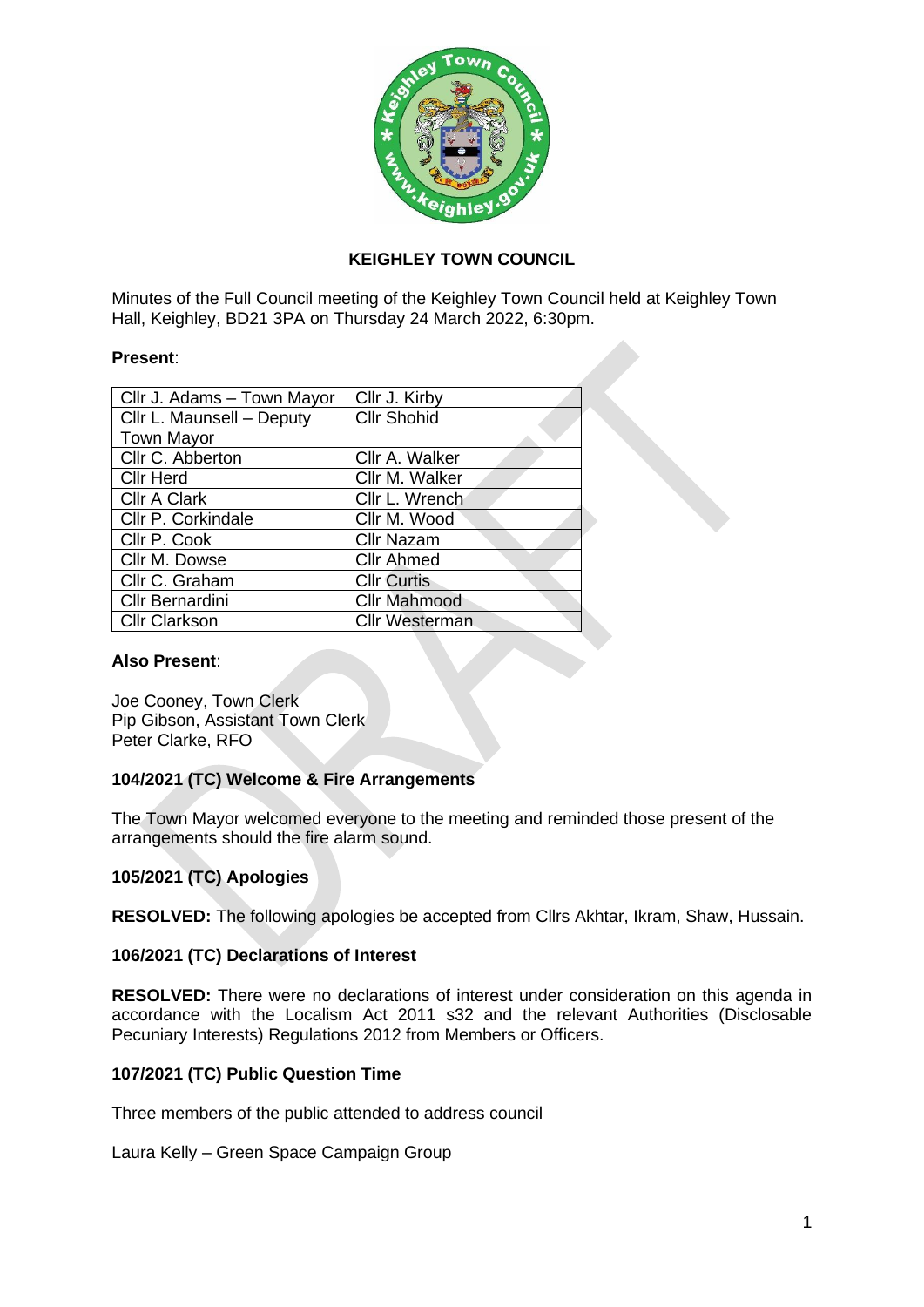Requested the Council continue to show its support for their campaign to retain the green space on North Street.

Wendy Harrison

Requested information on the Christmas lights project in Long Lee. The Mayor informed Mrs Harrison the project wasn't a council project and her questions should be directed to the Long Lee & Thwaites Brow Community Group.

Syliva Boyes

Requested the council continue to show its support for the Nuclear Prohibition Treaty.

# **108/2021 (TC) Town Mayor**

i) Opening Remarks

The Mayor asked Council to stand for a minutes silence in memory of former Lord Mayor of Bradford Irene Ellison-Wood who died recently.

ii) Mayoral Visits The Mayor has undertaken the following engagements Natasha Thomas Licensing Service Pride Flag raising Annual Bradford and District Legal Service Mayors Civic Dinner Keighley Rotary Club meeting Girl Guides Thinking Day Parade Marie Curie Bag Pack People First Celebration Community Cougars Steeton Primary School talk Captain Sir Tom Moore Memorial Tree planting

# **109/2021 (TC) Minutes**

**RESOLVED** to confirm the minutes of the meeting held on Thursday 20 January 2022 be confirmed as a true record of the proceedings and signed by the Chair**.**

# **110/2021 (TC) Reports from District Councillors and Invited Guests**

i) District Councillors Cllr Herd provided an update on the Covid Recovery Fund being administered by Bradford MDC

ii) Invited Guests Nick Lajszcuk – Ukrainian People's Association Addressed Council to thank the people of Keighley for their response, help and donations in response to the war in Ukraine.

# **111/2021 (TC) Committee Minutes**

i) **RESOLVED** to confirm the minutes of the Planning Committee held 14 December 2021 be confirmed as a true record.

**RESOLVED** to confirm the minutes of the Planning Committee held 11 January 2022 be confirmed as a true record.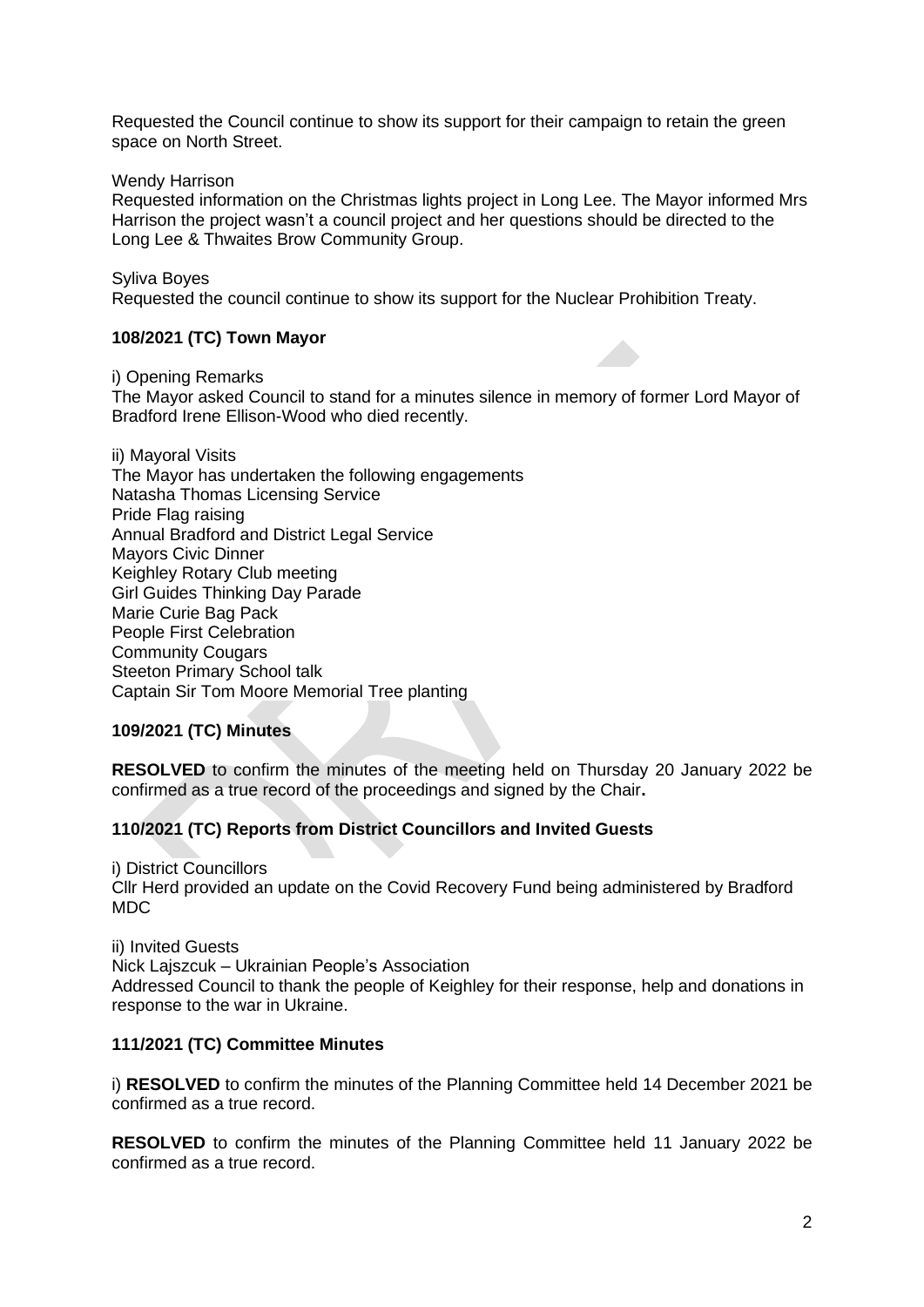**RESOLVED** to confirm the minutes of the Planning Committee held 25 January 2022 be confirmed as a true record.

**RESOLVED** to confirm the minutes of the Planning Committee held 08 February 2022 be confirmed as a true record.

**RESOLVED** to confirm the minutes of the Planning Committee held 23 February 2022 be confirmed as a true record.

**RESOLVED** to confirm the minutes of the Finance and Audit Committee held 20 December 2021 be confirmed as a true record.

**RESOLVED** to confirm the minutes of the Finance and Audit Committee held 24 January 2022 be confirmed as a true record.

**RESOLVED** to confirm the minutes of the Events and Leisure Committee held 16 December 2021 be confirmed as a true record.

**RESOLVED** to confirm the minutes of the Civic Centre and Strategy Committee held 15 December 2021 be confirmed as a true record.

**RESOLVED** to confirm the minutes of the Allotments and Landscapes Committee held 15 November 2021 be confirmed as a true record.

**RESOLVED** to confirm the minutes of the Community Development Committee held 01 December 2021 be confirmed as a true record.

**RESOLVED** to confirm the minutes of the Policies and Governance Committee held 02 November 2021 be confirmed as a true record.

**RESOLVED** to confirm the minutes of the Policies and Governance Committee held 04 January 2022 be confirmed as a true record.

**RESOLVED** to confirm the minutes of the Policies and Governance Committee held 01 February 2022 be confirmed as a true record.

**RESOLVED** to confirm the minutes of the Human Resources Committee held 22 December 2021 be confirmed as a true record.

**RESOLVED** to confirm the minutes of the Watch and Transport Committee held 01 November 2021 be confirmed as a true record.

**RESOLVED** to confirm the minutes of the Watch and Transport Committee held 10 January 2022 be confirmed as a true record.

#### **112/2021 (TC) Committee Vacancies**

Members considered the following vacancies

i) Allotment & Landscapes Cllr Bernardini Proposed by Cllr Westerman seconded by Cllr Kiby On being put to the vote it was;

**RESOLVED** to appoint Cllr Bernardini to the Allotment & Landscapes Committee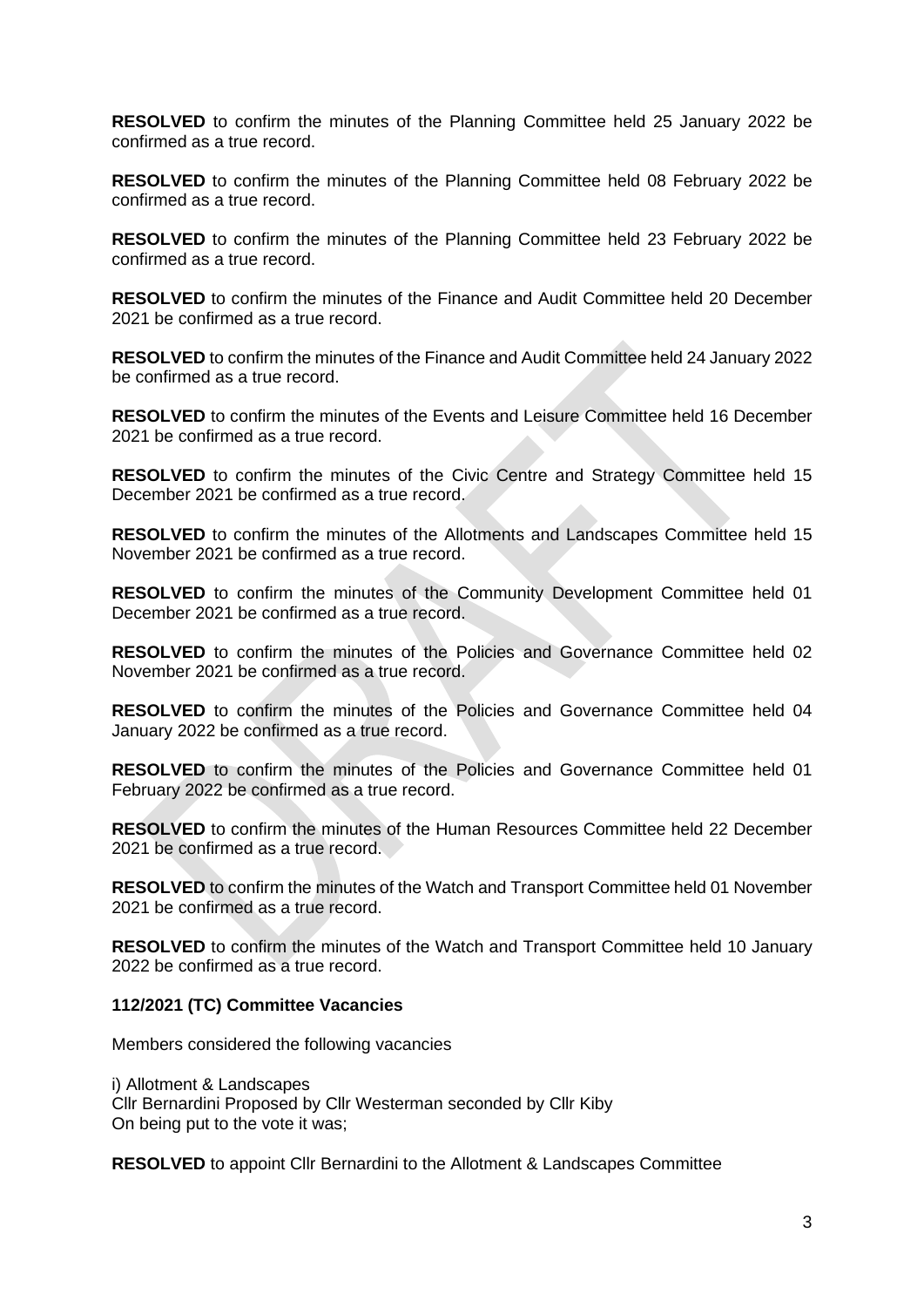ii) Watch & Transport Committee Cllr Westerman Proposed by Cllr Adams seconded by Cllr Nazam On being put to the vote it was;

**RESOLVED** to appoint Cllr Westerman to the Watch & Transport Committee

iii) Community Development Committee Cllr Wood Proposed by Cllr Nazam seconded by Cllr Westerman On being put to the vote it was;

**RESOLVED** to appoint Cllr Wood to the Community Development Committee

# **113/2021 (TC) Exclusion of Press & Public**

That in view of the confidential nature of the business about to be transacted, it is advisable in the public interest that the press and public be temporarily excluded, and they are instructed to withdraw, due to the nature of the business about to be transacted which is considered to be prejudicial to the public interest.

**RESOLVED** not to exclude Press & Public for part of item 11.

# **114/2021 (TC) Co-Option**

Members interviewed the following candidates for the vacancy in Woodhouse & Hainworth ward.

John Lawless – Proposed by Cllr Cook, seconded by Cllr Wood David Earnshaw – Proposed by Cllr A Walker, seconded by Cllr Bernardini Ellen Bailey - Proposed by Cllr Kirby, seconded by Cllr Dowse

Cllr Clarkson requested a named vote.

# **Round 1 voting**

| John Lawless - 16      | David Earnshaw - 3 | Ellen Bailey - 3     |
|------------------------|--------------------|----------------------|
| <b>Cllr Abberton</b>   | <b>Cllr Ahmed</b>  | <b>Cllr Clarkson</b> |
| <b>Cllr Adams</b>      | Cllr Bernardini    | <b>Cllr Curtis</b>   |
| <b>Cllr Clark</b>      | Cllr A Walker      | <b>Cllr Kirby</b>    |
| <b>CIIr Cook</b>       |                    |                      |
| <b>Cllr Corkindale</b> |                    |                      |
| <b>Cllr Dowse</b>      |                    |                      |
| Cllr Graham            |                    |                      |
| <b>Cllr Herd</b>       |                    |                      |
| Cllr Mahmood           |                    |                      |
| <b>Cllr Maunsell</b>   |                    |                      |
| Cllr Nazam             |                    |                      |
| <b>Cllr Shohid</b>     |                    |                      |
| <b>Cllr M Walker</b>   |                    |                      |
| <b>Cllr Westerman</b>  |                    |                      |
| <b>Cllr Wrench</b>     |                    |                      |
| <b>Cllr Wood</b>       |                    |                      |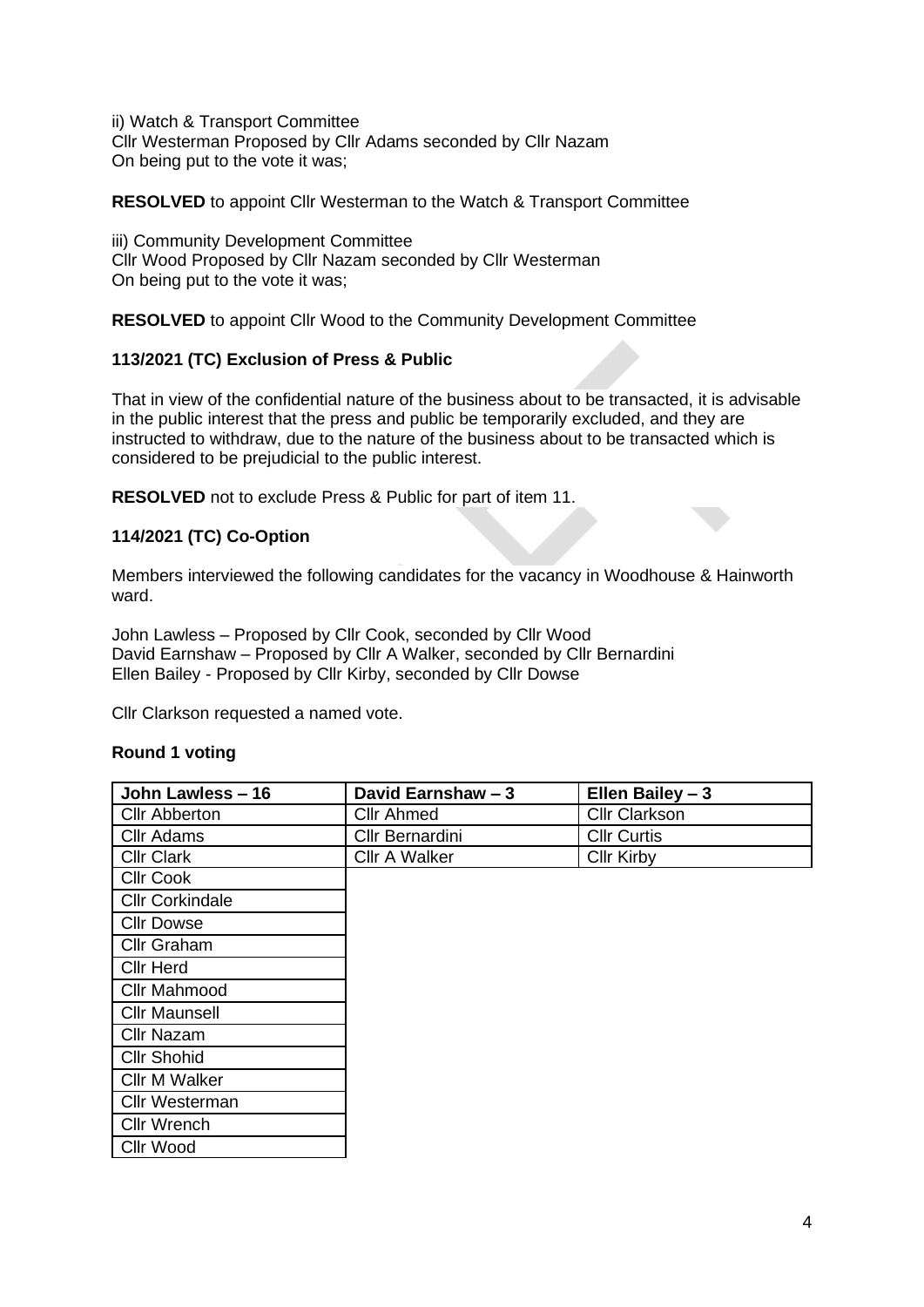**RESOLVED** John Lawless duly elected at Councillor for Woodhouse & Hainworth Ward.

# **115/2021 (TC) Town Plan Review**

Members considered a report from the Assistant Town Clerk/CDO on the annual review of the Town Plan

**RESOLVED** that members approve the Town Plan Annual Review 2021/22.

**RESOLVED** that members note the progress made on the delivery of the Town Plan.

# **099/2021 (TC) Climate Change Action Plan**

Members considered an update report from the Assistant Town Clerk/CDO on progress made against the Climate Change Action Plan.

**RESOLVED** to note the update.

# **116/2021 (TC) Corporate Risk Assessment**

Members considered a report from the Town Clerk outlining recommendations from the Finance & Audit Committee relating to the Corporate Risk Assessment

**RESLOVED** members noted the progress on the actions identified in the Corporate Risk Assessment.

**RESOLVED** members approved the 2022/23 Corporate Risk Assessment.

# **117/2021 (TC) Asset Register**

Members considered a report from the Town Clerk outlining recommendations from the Finance & Audit Committee relating to the Asset Register

**RESOLVED** members approved the asset register policy.

**RESOLVED** members authorised the disposal of the Viewing Platform at Damens Nature Reserve due to ongoing vandalism.

**RESOLVED** members noted the updated asset register for 2022 as recommended by the Finance & Audit Committee.

# **118/2021 (TC) Staff Appraisal Policy**

Members considered a report from the Town Clerk outlining recommendations from the Human Resources Committee relating to the Staff Appraisal Policy

**RESOLVED** members approved the recommendation from the Human Resources Committee to specify in the policy that any salary increase resulting from the appraisal process will take effect from 1 October in the same year the appraisal was completed.

# **119/2021 (TC) Pension Discretion Policy**

Members considered a report from the Town Clerk detailing a new Pension Discretion Policy.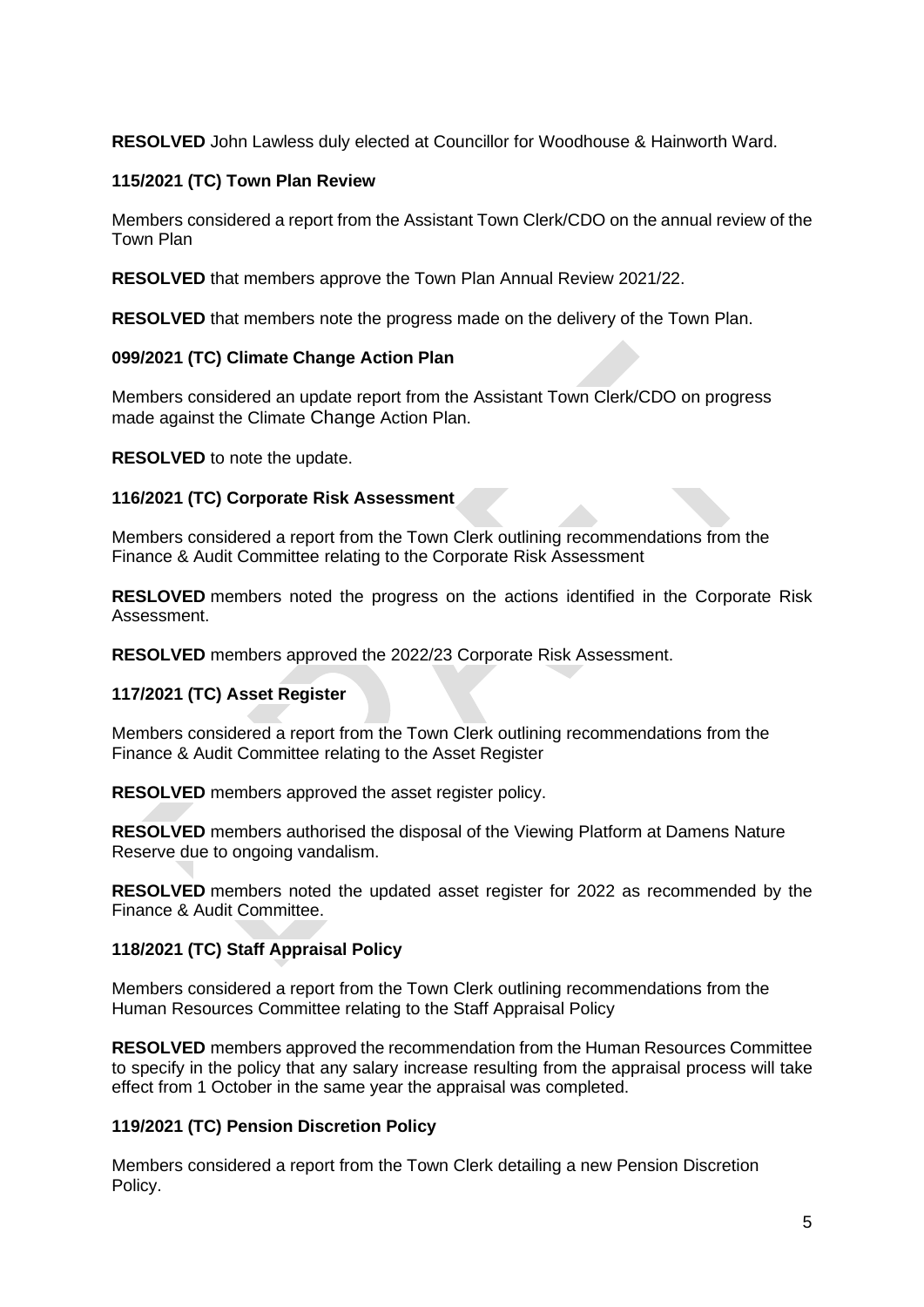# **RESOLVED** members approved the Pension Discretion Policy statement

# **120/2021 (TC) Annual Calendar**

Members considered a report from the Town Clerk detailing the calendar of meetings for 2022/23.

**RESOLVED** members approved the annual calendar.

### **121/2021 (TC) Annual Accounts & Earmarked Reserves**

Members considered a report from the Responsible Financial Officer on the annual accounts and Earmarked Reserves

**Resolved** members noted the contents of the report and to have regard to the information contained within this report.

**RESOLVED** members approved the recommendation of the Finance & Audit Committee to approve the schedule of reserves.

**RESOLVED** members noted the projected revenue surplus estimates contained within this report.

**RESOLVED** members noted the provisions and schedules for the preparations of the Council's annual accounts to be prepared by the RFO as the Councils s151 officer.

### **122/2021 (TC) External Bodies Report**

**NOTED** members received general updates from members appointed to external bodies:

| Organisation                                     | Representative               |
|--------------------------------------------------|------------------------------|
| <b>Oakworth Village Society</b>                  | <b>Cllr Mark Curtis</b>      |
| <b>Town Deal Board</b>                           | <b>Cllr Peter Corkindale</b> |
| <b>YLCA</b>                                      | <b>Cllr Mick Westerman</b>   |
| <b>Bronte County Partnership</b>                 | <b>Cllr Chris Herd</b>       |
| <b>Bradford District Local Council's Liaison</b> | <b>Cllr Julie Adams</b>      |
| Group                                            |                              |
| Keighley Child Exploitation Steering             | <b>Cllr Mick Westerman</b>   |
| Group                                            |                              |

# **Oakworth Village Society – Cllr Curtis**

The Village Society has held its AGM since the last meeting of the Town Council. At this meeting, the current governing committee was re-elected, and a full report was given on the group's, strong financial status.

Following this, a presentation was given by the Deputy Lord Lieutenant Robin Wright the managing director of Wyedean Weaving in Haworth. Through this, he explained the nature of his role as a representative of the Queen and also the long and very interesting history of military uniforms, braids and accoutrements.